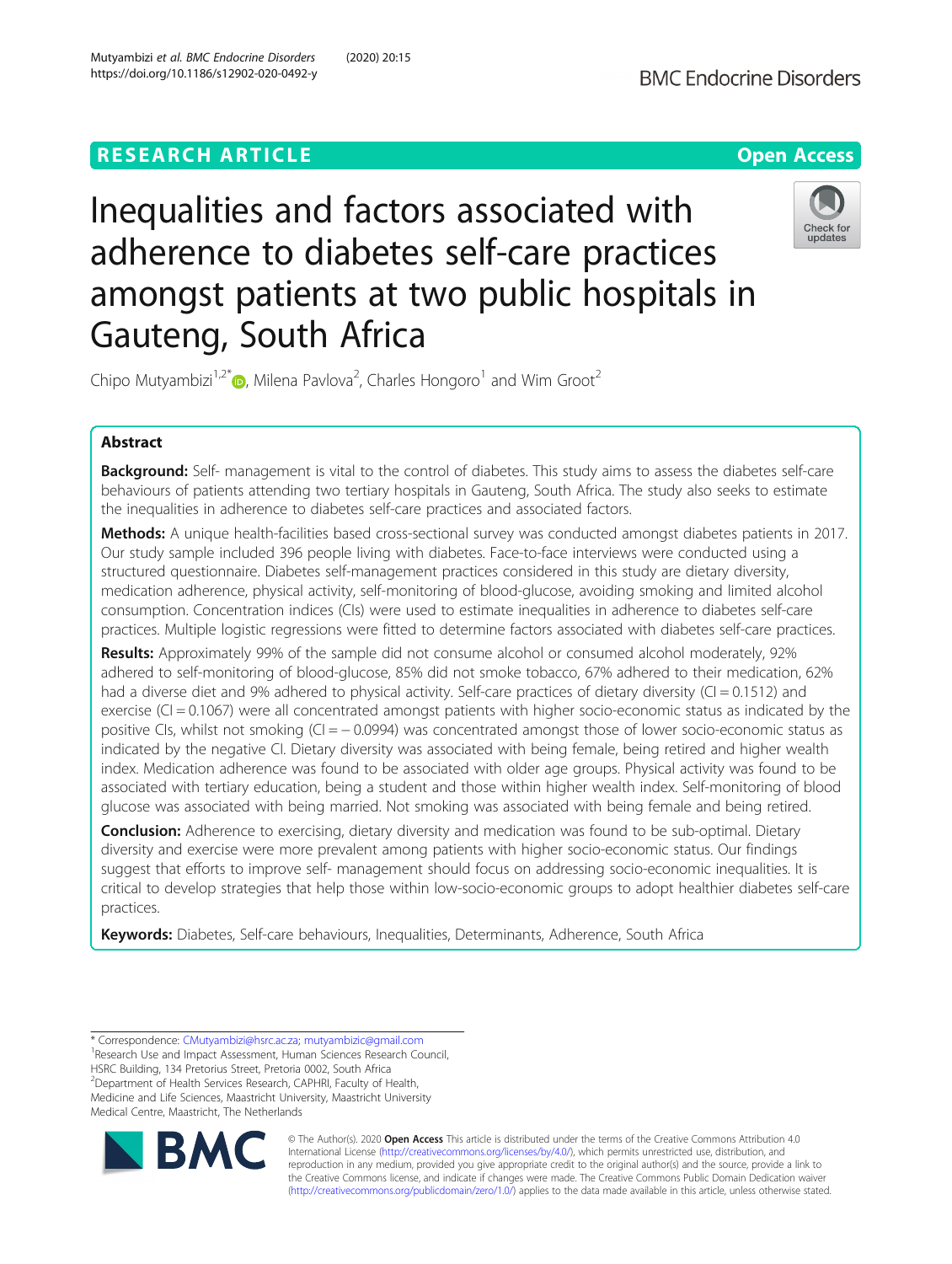# Background

Diabetes Mellitus is a serious and common chronic illness globally, and a major cause of limb amputations, blindness, kidney failure and stroke [[1\]](#page-8-0). It is reported that people living with diabetes are at an increased risk of developing additional health problems and infections when compared to people without diabetes [\[2](#page-8-0)]. The risk of cardiovascular diseases in people living with diabetes is double that for non-diabetics [[3\]](#page-8-0). Furthermore, diabetes is associated with an excess risk of mortality from several non-vascular conditions such as cancer [\[4](#page-8-0)]. Diabetes and its complications are a major cause of mortality globally. The International Diabetes Federation (IDF) estimates that globally 463 million (9.3%) people had diabetes and that diabetes and its complications were the cause of over 4 million deaths amongst people aged 20–79 years old in 2019 [[5\]](#page-8-0). South Africa is reported to have the highest prevalence of diabetes in the African region (12.7% in 2019) and the highest number of deaths due to diabetes among low and middle income countries in 2019 (89,800 deaths) [\[5](#page-8-0)].

The morbidity of diabetes is related to its diabetes-related complications and multimorbidity, which is associated with poor glycaemic control [\[6\]](#page-8-0). In South Africa, poor glycaemic control has been reported in hospital-based studies conducted across the country  $[7-11]$  $[7-11]$  $[7-11]$  $[7-11]$ . Furthermore, using the nationally representative South African National Health and Nutrition Examination Survey, Stokes et al. shows that among individuals with diabetes, 18.1% were treated but uncontrolled (had an HbA1c greater than or equal to 7%) [[12](#page-8-0)]. According to the American Diabetes Association (ADA) and the Society for Endocrinology, Metabolism and Diabetes of South Africa (SEMDSA), a glycaemic level equal to or below 7% is considered optimum [[6](#page-8-0), [13\]](#page-8-0). Achieving this level of diabetes control is an outcome of a complex mix of both pharmacological and non-pharmacological management practices [\[1](#page-8-0)]. Thus, diabetes management requires actions by different role-players (such as patients, their families and health care providers) to ensure improved outcomes. Whilst pharmacological management consists of the use of medicines (oral hypoglycemics and or insulin therapy), non-pharmacological management involves person education and support in the adoption of diabetes selfcare practices [\[1\]](#page-8-0).

Based on international studies, the SEMDSA developed guidelines that are used for the management of diabetes in South Africa [\[13,](#page-8-0) [14](#page-8-0)]. As emphasised by the guidelines, adherence to diabetes self-care is an integral part of diabetes management, contributing to improved glycaemic levels, reduced development of diabetes complications and associated costs, and improved quality of life [\[6\]](#page-8-0). The essential components of diabetes self-care include for example healthy eating, physical activity, tobacco smoking cessation, weight management, medication adherence, self-monitoring of blood glucose levels, blood pressure and feet, routine screening of eye and renal complications [[6](#page-8-0), [15\]](#page-8-0). Adherence to these self-care practices is influenced by a variety of factors such as socio-economic status, diabetes education, health beliefs, education level, family history of diabetes and patient demographic characteristics [\[16](#page-8-0)–[19](#page-9-0)].

A systematic review by Stephani et al. shows that the levels of adherence to diabetes self-care practices in Sub-Saharan Africa are poor and a threat to achieving improved health outcomes [[20](#page-9-0)]. In South Africa, studies that have investigated patient management of diabetes have been limited to using qualitative methods to investigate the challenges people living with diabetes face in the management of the chronic illness  $[21-25]$  $[21-25]$  $[21-25]$ . Studies that used quantitative methods investigated the prevalence or distribution of dietary [[10](#page-8-0)] and exercise practices amongst diabetics [[26\]](#page-9-0). One study that assessed the factors associated with diabetes self-care practices focused on medication adherence only [\[27](#page-9-0)]. Our study expands on these previous studies and assesses adherence to diabetes self-care practices amongst diabetics visiting two tertiary hospitals in Gauteng, South Africa. A study of this nature is important for facilitating actions for improved diabetes self-care practices amongst people living with diabetes, particularly those from low resource settings, such as those visiting the public hospitals. Our study therefore aims to: (1) describe adherence to the following diabetes self-care behaviours: dietary diversity, medication adherence, physical activity, self-monitoring of blood-glucose, avoiding smoking and limited alcohol consumption; (2) estimate the inequalities in these self-care behaviours using Concentration Indices (CIs); (3) describe the association between adherence to diabetes self-care behaviours and patients' demographic characteristics.

# **Methods**

### Study setting

The study was conducted in the Tshwane health district, which is one of the five districts within the Gauteng province. Tshwane is the third most populous district within the province, has an unemployment rate of 21.1%, a Gini coefficient of 0.64, and a medical insurance coverage of 30.5% [[28,](#page-9-0) [29](#page-9-0)]. The majority of the population within the district is African (78%). Health care is provided via private and public health care facilities. Public health care is provided via a hierarchical referral health care system consisting of clinics, community health care centres and hospitals.

Data for the study was collected at two tertiary hospitals. Both hospitals operate diabetes clinics that serve similar catchment populations and are accessible to the district urban population and other outlying areas. Patients referred to the clinics, usually have diabetic complications or poorly controlled blood sugar. The diabetes clinics at the hospitals are open on specific clinic days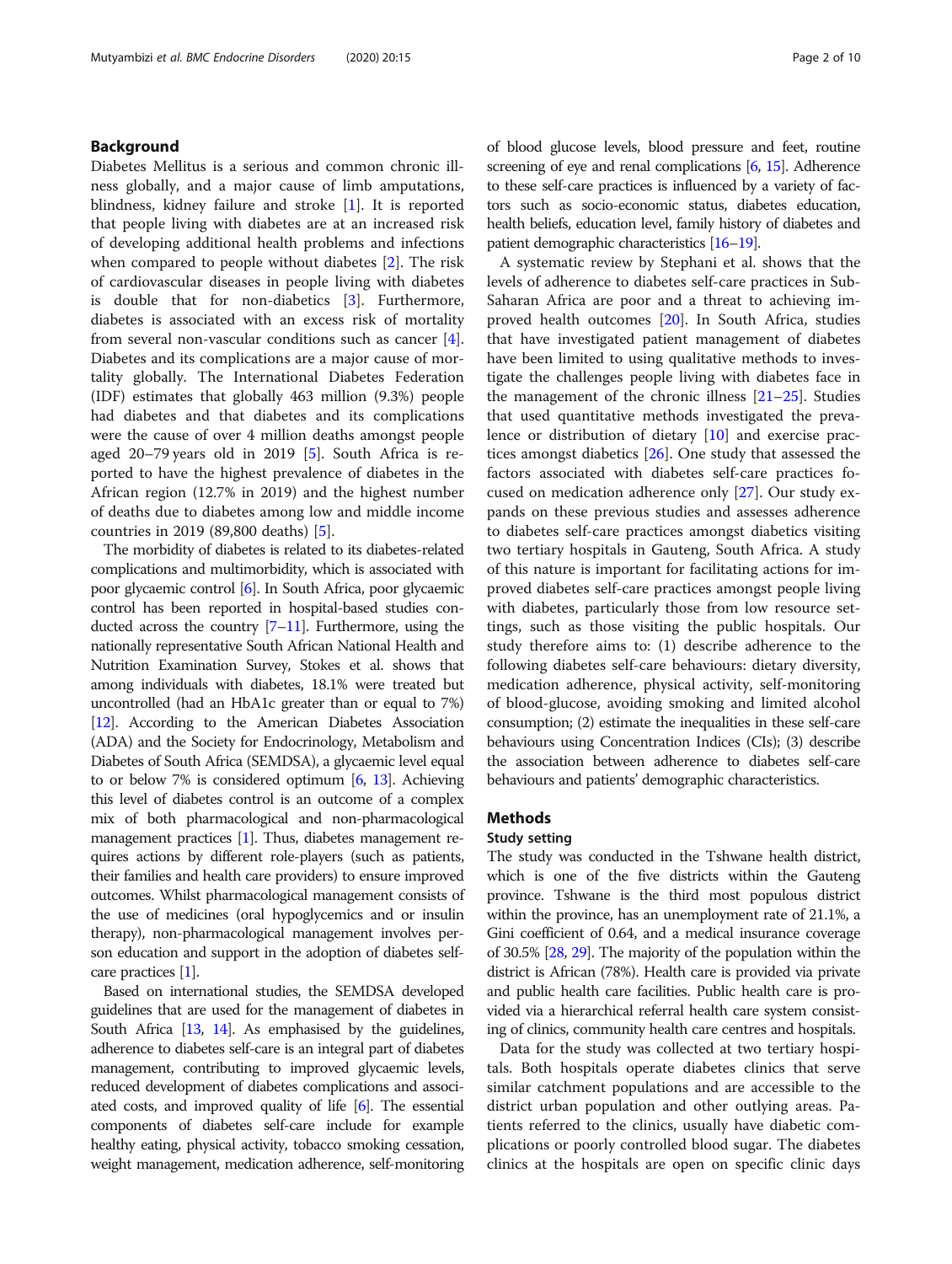during the week and operate on a structured consultation schedule. Health education at the hospitals is provided by a health education team consisting of the nurses, medical doctors and dieticians. Patients are scheduled to attend the clinic every 3 months and at each consultation, a different focus is set such as foot examination, eye examination or dietician consultation.

The study was conducted alongside our previously published paper on catastrophic health expenditure and impoverishment amongst people living with diabetes [[30\]](#page-9-0). Additional information on diabetes related issues and health behaviours was also collected.

### Sample size

The single population proportion formula was used to estimate the study sample size. Using a confidence interval of 95%, an absolute error of 0.05 and 50% proportion, the sample size was estimated at 385. To account for the possibility of refusals, we added 115 patients to this estimated sample size. A total of 503 patients were invited to participate in the study.

### Data collection

Data collection was conducted in March to April and November to December of 2017. All patients visiting the hospital during the data collection period, were invited to participate in the study. Patients who were severely ill and could not communicate, were excluded from the survey. Face to face interviews were conducted by four experienced research assistants, trained on the study protocol and data collection procedures. For this study questionnaire development was guided by the South African National Health and Nutrition Examination Survey data collection tool and adapted to the South African public hospital context. The SANHANES-1 assessed non-communicable diseases in South Africa as well as the health and nutrition status of the South African population. The questionnaire is easy to administer and practical to use with illiterate populations and the elderly. The questionnaire used for this study consists of a food frequency questionnaire, the Global Physical Activity Questionnaire (QPAQ), questions related to alcohol, tobacco use, self-monitoring of blood glucose and the Morisky medication adherence instrument. The questionnaire was pretested with 8 patients at one of the hospitals to ensure validity and reliability. Amendments were then made were necessary. Given that the primary objective of the study was to collect information related to household expenditure and income, data collection was restricted to individuals above the age of 21 years. No incentives or inducement was offered to participate in the study. Quality checks of all completed questionnaires was done by the data collection supervisor at the end of each data collection day.

### Ethical approval

Ethical approval for data collection was obtained from the Research Ethics Committee of the Human Sciences Research Council (HSRC) (ref: 14/23/11/16) and the University of Pretoria Research Ethics Committee (Protocol number 114/2017). Each participant provided written informed consent and clinical managers were informed of the study.

# Inequalities in diabetes self-care behaviours

To determine the inequalities in diabetes self-care behaviours, our study makes use of the widely employed Concentration Index (CI). The CI takes on a value of 0 when there are no inequalities in the outcome variable, a negative value when the outcome variable is more concentrated amongst the poor and a positive value when the outcome variable is more concentration amongst the rich. It is measured as twice the covariance of the outcome variable and living standards variable all divided by the mean of the outcome variable [\[31](#page-9-0)].

$$
CI = \frac{2}{\mu} \operatorname{cov}(h, r) \tag{1}
$$

Our study makes use of the Erreygers corrected CI, where  $\mu$  is the mean of the variable, CI is the standard CI, b is the maximum value of the variable (in this case 1) and a is the minimum value of the variable (in this case 0). Our study makes use of STATA's conindex command [\[32\]](#page-9-0).

$$
E(h) = \frac{4\mu}{b-a} CI
$$
 (2)

In this study, to determine the wealth categories, we make use of the wealth index calculated via multiple correspondence analysis. A set of 10 household assets and living standard measures were used in the estimation of the wealth index. The list of items is as follows: housing type, water and sanitation services, ownership of a television, refrigerator, 4 plate stove, radio, cell phone, computer and car. The wealth index was used to estimate the CIs and also, to categorise the respondents into wealth quintiles.

# Study variables and analysis Dietary diversity

A healthy diet is an essential part of diabetes management. Because one single food cannot be the source of all required nutrients, consuming a varied diet increases the likelihood of consuming all required nutrients [\[33](#page-9-0)]. Dietary diversity scores are an indication of diet nutrient adequacy  $[34]$  $[34]$ . Therefore, to assess the diet quality amongst the study participants, our study makes use of the Dietary Diversity Score (DDS). DDS is defined as the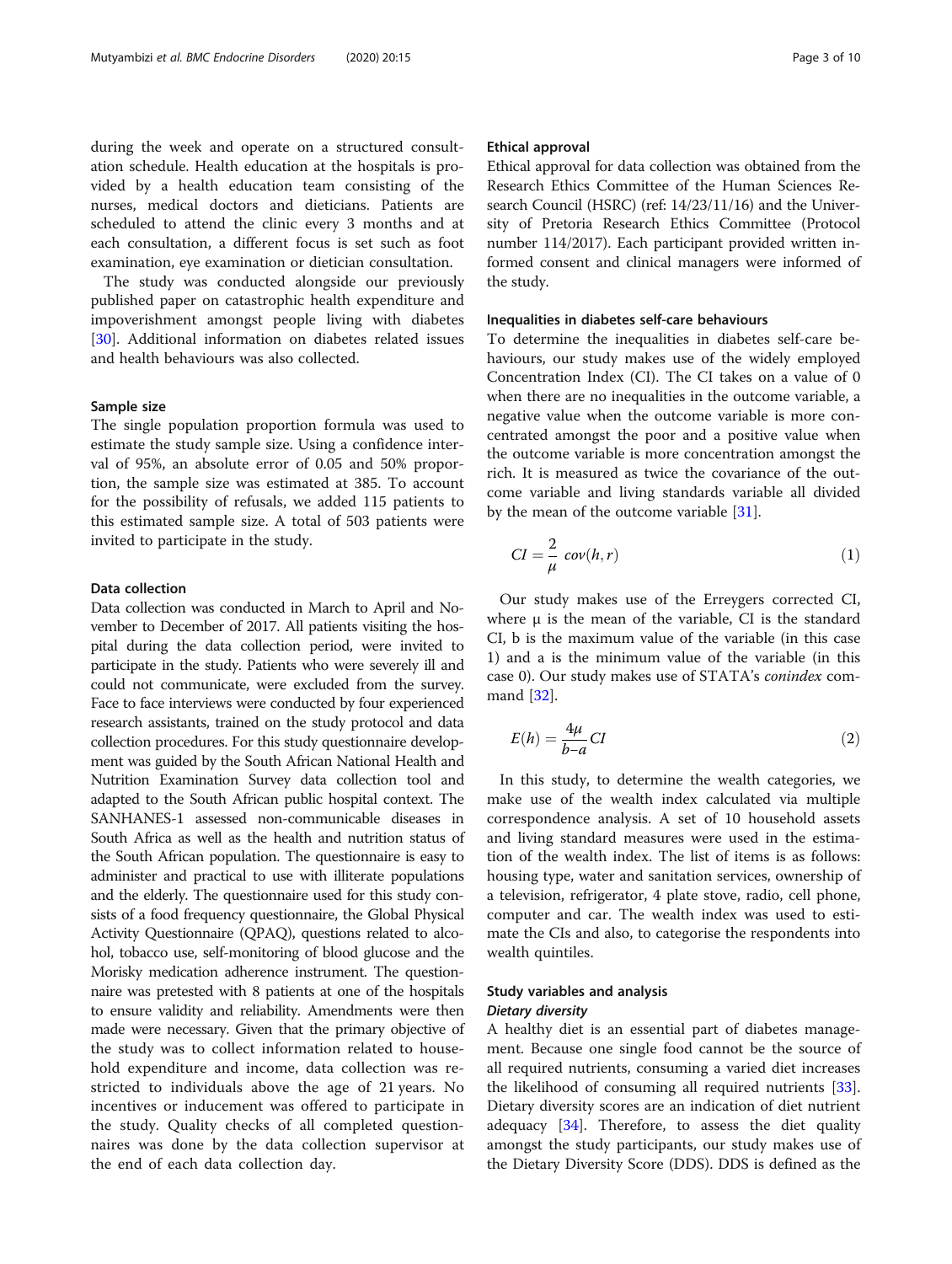number of food groups consumed by an individual over a 24 h period [\[35\]](#page-9-0). Survey respondents were asked to recall the foods they ate the day before the interview. These food items were then linked to corresponding food groups and these groups were used to calculate the DDS. Our study followed methods developed in other studies in the estimation of DDSs [[36,](#page-9-0) [37\]](#page-9-0). The nine food groups were: cereals, roots and tubers; vitamin-Arich vegetables and fruits; other fruit; other vegetables; meat, poultry and fish; legumes; fats and oils; dairy products and eggs. A nine-point scale was then created using the number of food groups consumed by the individual. Dietary inadequacies are associated with a DDS below 4 [[34,](#page-9-0) [36](#page-9-0), [37](#page-9-0)]. Consistent with other studies, the operational definition for DDS adherence in this study is respondents who have a DDS greater than or equal to 4 [[33\]](#page-9-0). Thus, a binary variable was created that took a value of one when DDS was  $> = 4$  and otherwise, it took a value of zero.

### Medication

The level of medication adherence was measured using the Morisky's instrument – a validated four-question preformed questionnaire [[38\]](#page-9-0). Consistent with other studies that have applied the Morisky's instrument, individuals were considered adherent to medication if they gave negative responses to all four questions [\[39](#page-9-0)]. Medication adherence was included as a binary variable which took on a value of one if patients adhered to medication and otherwise, it took a value of zero.

### Physical activity

The World Health Organisation recommends at least 150 min of moderate intensity physical activity and 75 min of vigorous intensity physical activity per week [\[40](#page-9-0)]. In our study, individuals were considered adherent to physical activity if they reported taking part in more than 2 hr of any of the following physical activities per week: bicycling, brisk walking/jogging, sport activities, strength exercises, aerobic exercises and any other exercises.

### Self-monitoring of blood-glucose

Although self-monitoring of blood-glucose is recommended for diabetics, the International Diabetes Federation (IDF) and SEMDSA advise that the frequency of self-monitoring of blood-glucose is dependent on individual clinical needs [[13,](#page-8-0) [41\]](#page-9-0). The SEMDSA guidelines recommend those using insulin to test at least once a day and for those using oral medication testing 3–5 times per week may be sufficient. Our operational definition for adherence to self-monitoring of blood-glucose is conducting a glucose test everyday over the past week for patients on insulin and at least 3 times per week when using tablets [\[13\]](#page-8-0).

### Smoking status

In this study, individuals were asked to report if they currently smoked tobacco. The operational definition for non-smoking-related adherence was a respondent who reported not currently smoking tobacco. A binary variable was created for non-smoking-related adherence which took on a value of 1 when individuals did not smoke and otherwise it took on a value of zero.

### Alcohol consumption

Individuals were asked to report how often they consumed alcohol in the last 12 months. This variable was included as a binary variable that took on a value of one if the individual reported never consuming alcohol or consuming alcohol up to four times a month and a value of zero when individuals reported consuming alcohol more than 4 times a week.

### Socio-demographic characteristics

Our study also included the following variables: age category (21–40 years, 41–60 years and 60+ years), sex, race (African/non-African), marital status (single, married, divorced, widowed and co-habiting), having children (yes/ no), education level (primary, secondary, tertiary), employment status (unemployed, formally employed, informally employed, student and retired), household size (1–4 members/5+ members) and wealth index quintile (quintile 1, quintile 2, quintile 3, quintile 4 and quintile 5).

Statistical analysis was conducted in STATA 13. First descriptive analysis was performed. Then, multivariate Logistic regression analysis was conducted to assess the factors associated with each of the diabetes self-care behaviours. Thus, we have separate regressions for each self-care behaviour.

### Results

Out of the 503 patients who were invited to take part in the survey, 405 patients agreed to be interviewed. Due to incomplete data, 9 patients were excluded from the analysis. Thus our study sample included 396 diabetes patients.

### Descriptive statistics

Table [1](#page-4-0) shows the socio-demographic characteristics of the study sample. The majority of our study sample was between the age of 41 and 60 years. Approximately 61% were female, 76% were African, 35% were single, 86% reported having children, 66% had secondary education, 49% were unemployed and 64% came from households with 1 to 4 members.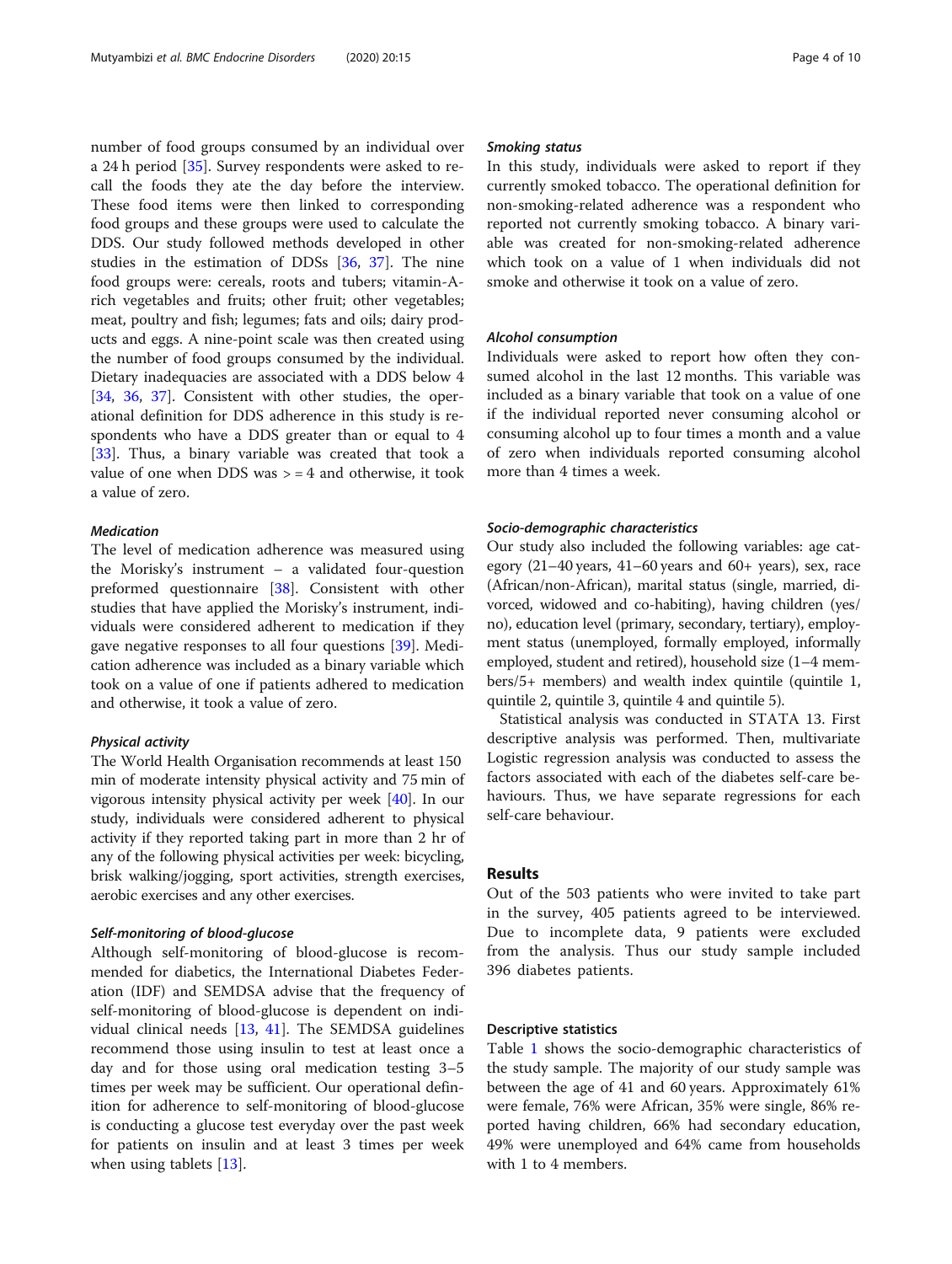# Diabetes self-care behaviours amongst people living with diabetes

Table 2 shows the distribution of diabetes self-care practices within our study sample. The majority of the participants were adherent to limited alcohol consumption (98.72%). Approximately 92.18% of the study sample was found to be adherent to self-monitoring of bloodglucose. In addition to the results in Table 2, the majority of the study participants reported having a machine to monitor blood glucose (92%). Of those who did not adhere to self-monitoring of blood-glucose, 8% reported not having a machine to measure blood glucose. Table 2 also shows that non-smoking adherence was also common at 85.3%. Approximately 66.84% adhered to their diabetes medication regime and 62.27% had dietary diversity. Over 90% of the study sample did not adhere to physical activity. Being too sick to exercise was the most commonly reported reason for non-adherence to exercise.

Table 3 shows the distribution of self-care behaviour by wealth index quintile. Adherence to exercise and selfmonitoring of blood glucose appeared to increase by wealth quintile whilst adherence to non-smoking decreased by wealth quintile. The majority of individuals who adhered to dietary diversity, belonged to the fifth quintile. In all wealth quintiles, the majority of individuals adhered to their diabetic medication and limited alcohol consumption. In addition, this study found that a majority of the study participants adhered to three out of the six diabetes self-care behaviours (42%). This was followed by those who adhered to four out of the six

|  |  | Table 3 Distribution of self-care behaviour by wealth quintile |  |  |  |  |  |  |
|--|--|----------------------------------------------------------------|--|--|--|--|--|--|
|--|--|----------------------------------------------------------------|--|--|--|--|--|--|

| Variable                    | Wealth Index quintiles (%) |     |     |      |     |         |  |
|-----------------------------|----------------------------|-----|-----|------|-----|---------|--|
|                             |                            |     | 3   | 4    | 5   | Overall |  |
| Dietary diversity           | 47%                        | 65% | 67% | 64%  | 71% | 62%     |  |
| Medication adherence        | 74%                        | 72% | 57% | 63%  | 67% | 67%     |  |
| <b>Exercise</b>             | 4%                         | 7%  | 11% | 11%  | 17% | 9%      |  |
| <b>SMBG</b>                 | 90%                        | 92% | 92% | 93%  | 95% | 92%     |  |
| Non-Smoking                 | 91%                        | 88% | 83% | 83%  | 81% | 85%     |  |
| Limited alcohol consumption | 97%                        | 99% | 99% | 100% | 98% | 99%     |  |

<span id="page-4-0"></span>Table 1 Socio-demographic characteristics of diabetic patients  $(N = 396)$ 

| Variable          | Frequency      | Percent |
|-------------------|----------------|---------|
| Age category      |                |         |
| $21 - 40$         | 98             | 25.39   |
| $41 - 60$         | 171            | 44.30   |
| $60+$             | 117            | 30.31   |
| Sex               |                |         |
| Male              | 155            | 39.24   |
| Female            | 240            | 60.76   |
| Race              |                |         |
| African           | 300            | 76.34   |
| Non-African       | 93             | 23.66   |
| Marital status    |                |         |
| Single            | 136            | 35%     |
| Married           | 162            | 41%     |
| Divorced          | 36             | 9%      |
| Widowed           | 52             | 13%     |
| Co-habiting       | $\overline{7}$ | 2%      |
| Children          |                |         |
| Yes               | 337            | 85.97   |
| No                | 55             | 14.03   |
| Education         |                |         |
| Primary           | 65             | 16.75   |
| Secondary         | 255            | 65.72   |
| Tertiary          | 68             | 17.53   |
| Employment status |                |         |
| Unemployed        | 184            | 49%     |
| Formal            | 107            | 29%     |
| Informal          | 30             | 8%      |
| Student           | 8              | 2%      |
| Retired           | 44             | 12%     |
| Household size    |                |         |
| $1 - 4$           | 249            | 63.68   |
| $5+$              | 142            | 36.32   |

| Variable                                  | Frequency | Percent |
|-------------------------------------------|-----------|---------|
| Limited alcohol consumption ( $N = 391$ ) |           |         |
| No                                        | 5         | 1.28    |
| Yes                                       | 386       | 98.72   |
| SMBG ( $N = 358$ )                        |           |         |
| No                                        | 28        | 7.82    |
| Yes                                       | 330       | 92.18   |
| Non-smoking ( $N = 381$ )                 |           |         |
| No                                        | 56        | 14.7    |
| Yes                                       | 325       | 85.3    |
| Medication Adherence ( $N = 374$ )        |           |         |
| No                                        | 124       | 33.16   |
| Yes                                       | 250       | 66.84   |
| Dietary diversity ( $N = 387$ )           |           |         |
| No                                        | 146       | 37.73   |
| Yes                                       | 241       | 62.27   |
| Exercise ( $N = 396$ )                    |           |         |
| No                                        | 359       | 90.66   |
| Yes                                       | 37        | 9.34    |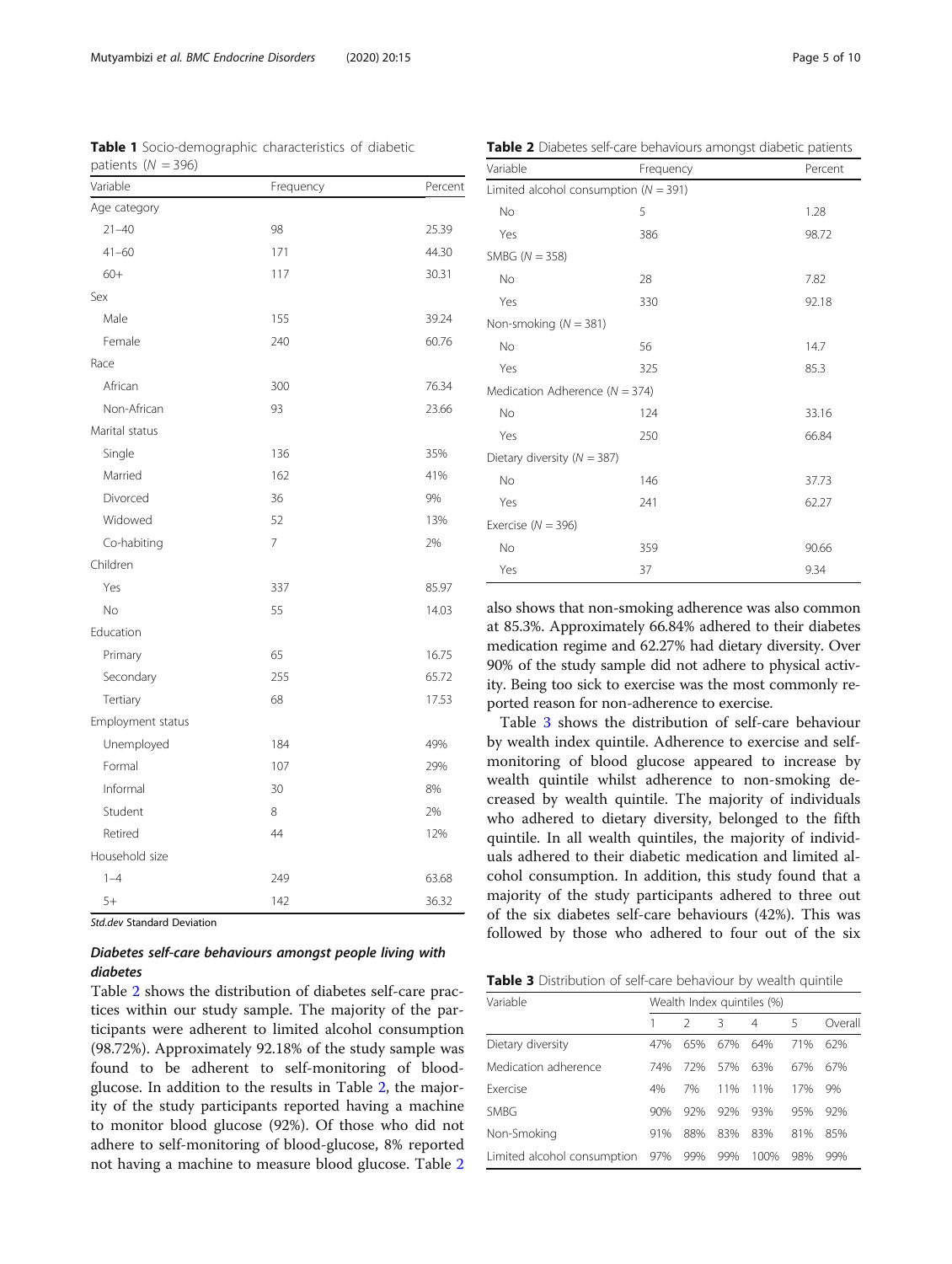diabetes health care behaviours (34%). Approximately 18% adhered to two out of the six diabetes self-care behaviours, 4% adhered to five and 1% adhered to none.

# Inequalities in diabetes self-care behaviours

Table 4 shows the CIs for diabetes self-care behaviours, namely dietary diversity, medication adherence, physical activity, self-monitoring of blood-glucose and nonsmoking status. Due to the small sample sizes and loss of statistical power, we do not present results for inequalities in limited alcohol consumption. Whilst the CIs for dietary diversity, physical exercise and nonsmoking were statistically significant, the CIs for medication adherence and self-monitoring of blood-glucose were all statistically insignificant. From the table, dietary diversity and physical exercise were all concentrated amongst the rich participants whilst non-smoking was concentrated amongst the poor participants.

# Factors associated with diabetes self-care behaviours

The results of the five separate multivariate logistic regressions for each of the self-care behaviours, namely dietary diversity, medication adherence, physical activity, self-monitoring of blood-glucose and non-smoking status are presented in Table [5](#page-6-0). Below, the key findings are summarized.

Dietary diversity The variables significantly associated with dietary diversity were being female (Odds Ratio [OR] 1.60; Standard error [SE] 0.41) versus being male, retired (2.33; 1.13) versus unemployed, wealth quintile 2 (2.87; 1.01), wealth quintile 3 (2.41; 0.88), wealth quintile 4 (2.46; 0.97) and wealth quintile 5 (4.65; 2.15) versus wealth quintile 1 (lowest wealth).

Medication adherence The variables significantly associated with medication adherence were age category 41– 60 years (2.63; 0.91), age category 60+ years (6.37;3.26) versus age category of 21–40 years, being non-African (0.35; 0.12) versus being African, widowed (0.34; 0.17) versus being single, wealth quintile 2 (0.34; 0.14) versus wealth quintile 1.

Physical exercise The variables significantly associated with physical exercise were tertiary education (6.39; 7.18) versus primary education, being a student (6.00; 5.67) versus being unemployed, household size > 5 (0.43; 0.20) versus household size  $< 5$ , wealth quintile 4 (3.66; 2.79) and wealth quintile 5 (5.15; 4.12) versus wealth quintile 1.

Self-monitoring of blood-glucose The variables significantly associated with self-monitoring of blood-glucose were age category of  $61+$  years  $(0.26; 0.22)$  versus age category of 21–40 years, and being non-African (0.25; 0.14) versus being African, being married (2.93; 1.86) versus being single.

Non-smoking The variables significantly associated with not smoking were being female (7.69; 3.13) versus being male and being non-African (0.26; 0.11) versus being African, being retired (4.23; 3.26) versus being unemployed. Thus, female, African or retired people living with diabetes in our study had higher odds to adhere to non-smoking compared to male, non-African or unemployed respondents whose odds to adhere to nonsmoking were lower.

### **Discussion**

Diabetes is a serious chronic illness that leads to the development of complications and early mortality if not controlled and managed. In this paper, we examined diabetes self-care management practices of patients attending two tertiary hospitals in Gauteng, South Africa. Our analysis focused on six self-care practices of dietary diversity, medication adherence, physical activity, selfmonitoring of blood-glucose, non-smoking status and limited alcohol consumption. An assessment of adherence to diabetes self-care practices and their inequalities together with the identification of factors associated with these behaviours, is important for the design of strategies to control diabetes. Our findings for each diabetes self-care practice are discussed below.

Although a variety of dietary approaches (such as low carbohydrate diets or low fat diets) have been applied in the management of diabetes, there has not been one single diet that has been identified as being superior to the rest in diabetes management [\[13\]](#page-8-0). However, it is acknowledged

Table 4 Inequalities in diabetes self-care behaviours

| Variable             | Obs | Index     | 95% Confidence interval |           | SE     | $P$ -value |  |
|----------------------|-----|-----------|-------------------------|-----------|--------|------------|--|
| Dietary diversity    | 387 | 0.1512    | 0.0405                  | 0.2619    | 0.0565 | 0.0077     |  |
| Medication adherence | 374 | $-0.0909$ | $-0.2009$               | 0.0190    | 0.0561 | 0.1059     |  |
| Exercise             | 396 | 0.1067    | 0.0413                  | 0.1722    | 0.0334 | 0.0015     |  |
| SMBG                 | 358 | 0.0275    | $-0.0368$               | 0.0918    | 0.0328 | 0.4019     |  |
| Non-Smoking          | 381 | $-0.0994$ | $-0.1810$               | $-0.0178$ | 0.0416 | 0.0175     |  |

Obs Observations, SE Standard Error, CI Concentration Index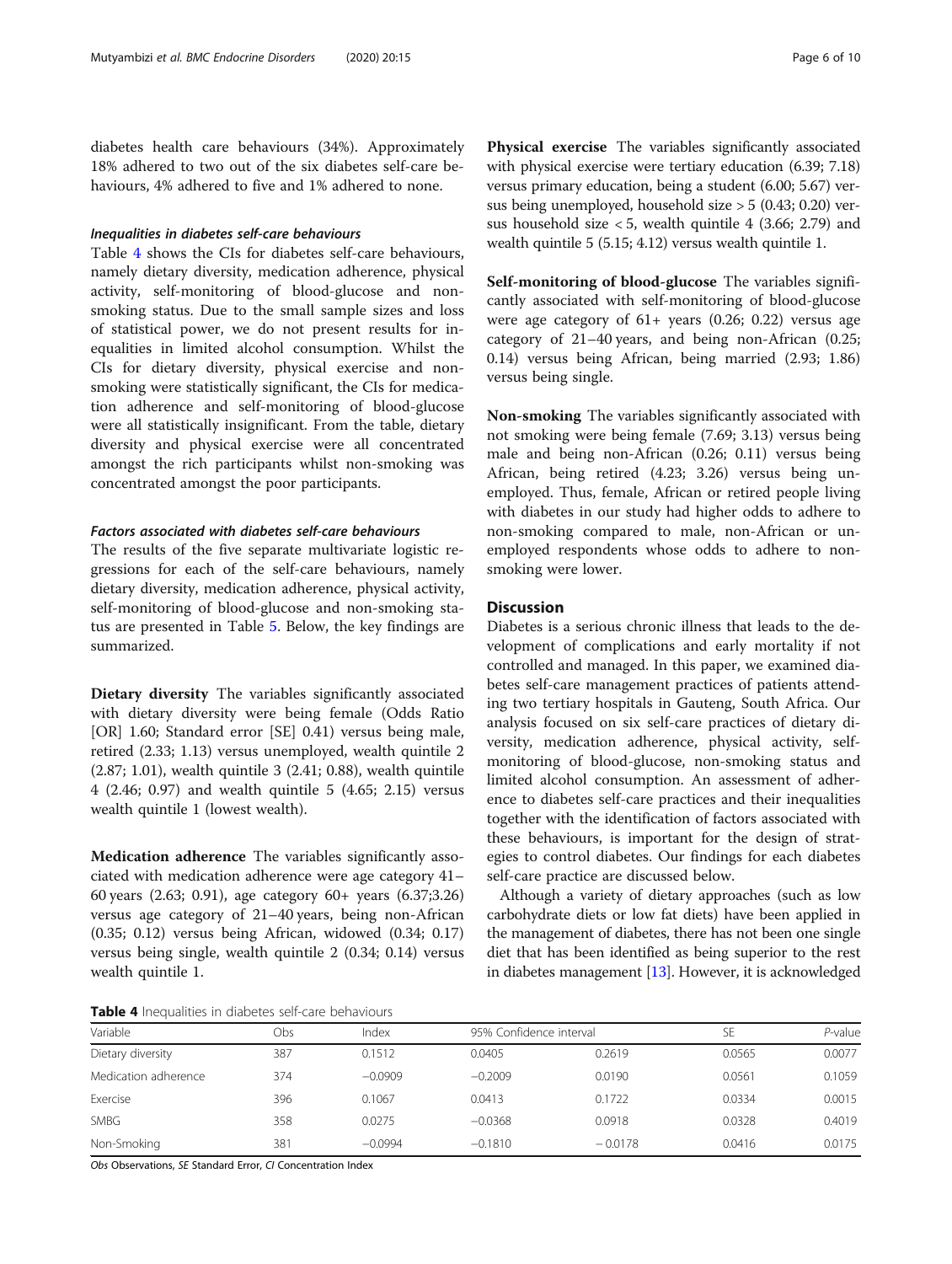<span id="page-6-0"></span>Table 5 Factors associated with diabetes self-care behaviours (multivariate logistic regressions)

| Variable            | Dietary diversity |        | Medication adherence |           | Exercise    |           |            | SMBG      |             | Non-Smoking |  |
|---------------------|-------------------|--------|----------------------|-----------|-------------|-----------|------------|-----------|-------------|-------------|--|
|                     | <b>OR</b>         | SE     | <b>OR</b>            | <b>SE</b> | OR          | <b>SE</b> | OR         | <b>SE</b> | OR          | <b>SE</b>   |  |
| Age 41-60           | 0.8098            | 0.2650 | 2.6326***            | 0.9112    | 1.0012      | 0.5289    | 0.6822     | 0.4510    | 1.4149      | 0.6725      |  |
| Age 60+             | 0.7575            | 0.3343 | $6.3777***$          | 3.2640    | 0.3587      | 0.3091    | $0.2692*$  | 0.2274    | 0.7221      | 0.4675      |  |
| Female              | $1.6065*$         | 0.4134 | 1.1396               | 0.3174    | 1.0393      | 0.4417    | 0.4152     | 0.2463    | 7.6939***   | 3.1335      |  |
| Non-African         | 0.8134            | 0.2589 | $0.3551***$          | 0.1206    | 0.5158      | 0.2743    | $0.2511**$ | 0.1499    | $0.2684***$ | 0.1130      |  |
| Married             | 1.1395            | 0.3493 | 1.1414               | 0.3842    | 1.0732      | 0.5521    | 2.9344*    | 1.8681    | 1.5144      | 0.7080      |  |
| Divorced            | 1.2395            | 0.5959 | 0.8302               | 0.4247    | 0.7673      | 0.6072    | 5.2781     | 5.9890    | 0.7425      | 0.4607      |  |
| Widowed             | 0.7827            | 0.3494 | $0.3490**$           | 0.1705    | 0.8535      | 0.7111    | 1.2193     | 0.8426    | 2.1414      | 1.7505      |  |
| Co-habiting         | 1.3038            | 1.1209 | 0.7091               | 0.6763    | 1.0559      | 1.3268    | 1.0000     | (empty)   | 1.2239      | 1.4795      |  |
| No Children         | 0.7534            | 0.2888 | 0.7997               | 0.3158    | 0.7393      | 0.4442    | 0.5485     | 0.3869    | 1.2525      | 0.6677      |  |
| Secondary education | 1.4419            | 0.4926 | 0.8931               | 0.3604    | 4.4887      | 4.7725    | 0.6377     | 0.4694    | 0.4430      | 0.3025      |  |
| Tertiary education  | 1.3933            | 0.6451 | 0.9553               | 0.4877    | $6.3922*$   | 7.1806    | 0.3830     | 0.3572    | 0.4116      | 0.3236      |  |
| Formal employment   | 1.1233            | 0.3388 | 0.8614               | 0.2774    | 2.1005      | 0.9704    | 0.9272     | 0.5893    | 1.8184      | 0.8490      |  |
| Informal employment | 0.8938            | 0.4177 | 0.9514               | 0.4837    | 1.0000      | (empty)   | 1.3920     | 1.6196    | 0.7059      | 0.4361      |  |
| Student             | 1.0663            | 0.9883 | 0.7519               | 0.6576    | $6.0037*$   | 5.6769    | 1.0000     | (empty)   | 1.0000      | (empty)     |  |
| Retired             | 2.3336*           | 1.1345 | 1.3734               | 0.7383    | 3.2434      | 2.5307    | 0.4892     | 0.3454    | 4.2325*     | 3.2636      |  |
| Household size 5+   | 1.2387            | 0.3253 | 0.8263               | 0.2378    | $0.4363*$   | 0.2036    | 0.4860     | 0.2506    | 1.2194      | 0.4990      |  |
| Wealth Quintile 2   | 2.8709***         | 1.0212 | 1.0724               | 0.4295    | 1.6891      | 1.2799    | 2.9264     | 2.0445    | 0.9778      | 0.5778      |  |
| Wealth Quintile 3   | 2.4113***         | 0.8814 | $0.3400***$          | 0.1436    | 2.8607      | 2.1307    | 2.1131     | 1.4218    | 0.5372      | 0.3121      |  |
| Wealth Quintile 4   | 2.4690**          | 0.9726 | 0.4972               | 0.2178    | $3.6635*$   | 2.7972    | 4.0168     | 3.4623    | 1.1018      | 0.6825      |  |
| Wealth Quintile 5   | 4.6455***         | 2.1532 | 0.9902               | 0.4739    | $5.1521***$ | 4.1241    | 4.1036     | 3.6775    | 0.7928      | 0.5055      |  |
| Sample (n)          | 334               |        | 324                  |           | 316         |           | 298        |           | 322         |             |  |
| Pseudo $R^2$        | 0.0604            |        | 0.1141               |           | 0.1156      |           | 0.1471     |           | 0.2189      |             |  |

Reference categories: Age 21–40 years, male, African, single, having children, primary education, unemployed, household size 1–4 and wealth quintile 1 (lowest wealth). All outcome variable are binary in which a value of 1 indicates a diverse diet, medication adherence, exercise, self-monitoring of blood glucose and smoking

OR Odds Ratio, SE Standard Error

that a diet with varied nutrients is associated with improved diabetes management outcomes [\[13\]](#page-8-0). A diet that lacks diversity is often an indication of food scarcity, which is often associated with malnutrition [\[33](#page-9-0)]. Our hospital-based study revealed that approximately 38% of our study sample had poor dietary diversity (DDS < 4). Using a nationally representative South African dataset, a study by Labadarios et al. showed that at the national level, approximately 38% have poor dietary diversity [[33](#page-9-0)]. Our findings are lower than those reported among Ethiopian type 2 diabetes patients in a hospital-based study which found that 76% of patients did not adhere to recommended diet [\[42\]](#page-9-0). They are also lower than findings from a South African hospital-based study by Okonta et al. who finds that 99% of their sample did not follow any diet [\[26\]](#page-9-0). With regards to inequality in DDS, our findings show that having a diverse diet is concentrated amongst the better off, as indicated by the positive concentration indices. This finding is also evident from the regression results which show that being within a highest wealth quintile is associated with diverse diets. This finding corroborates the findings from a study by Tiew et al. who make use of a different measure of DDS and finds that in their type 2 diabetes sample, higher income is associated with having a diversified diet [[43\]](#page-9-0).

Self-monitoring of blood glucose is an essential component of diabetes self-care and prevention of hypoglycaemia [[6](#page-8-0)] as it guides decision making regarding adjustments in medication dosages, exercise regimes and dietary intake. By self-monitoring glucose levels participants become actively involved in achieving targeted glycaemic levels. Using a randomised prospective study of 689 type 2 diabetes patients Guerci et al. show that the group who engaged in self-monitoring of diabetes had lower HbA1c levels when compared to the control group [[44](#page-9-0)]. The benefits of SMBG in type 1 diabetes has also been demonstrated elsewhere [[45](#page-9-0)]. Approximately 92% of our hospital-based study sample practices self-monitoring of blood glucose levels. This is considerably higher than those reported among type 2 diabetes patients visiting a hospital in Ethiopia in which approximately 84% did not adhere to self-monitoring of blood glucose [\[42\]](#page-9-0). Our findings are much higher than an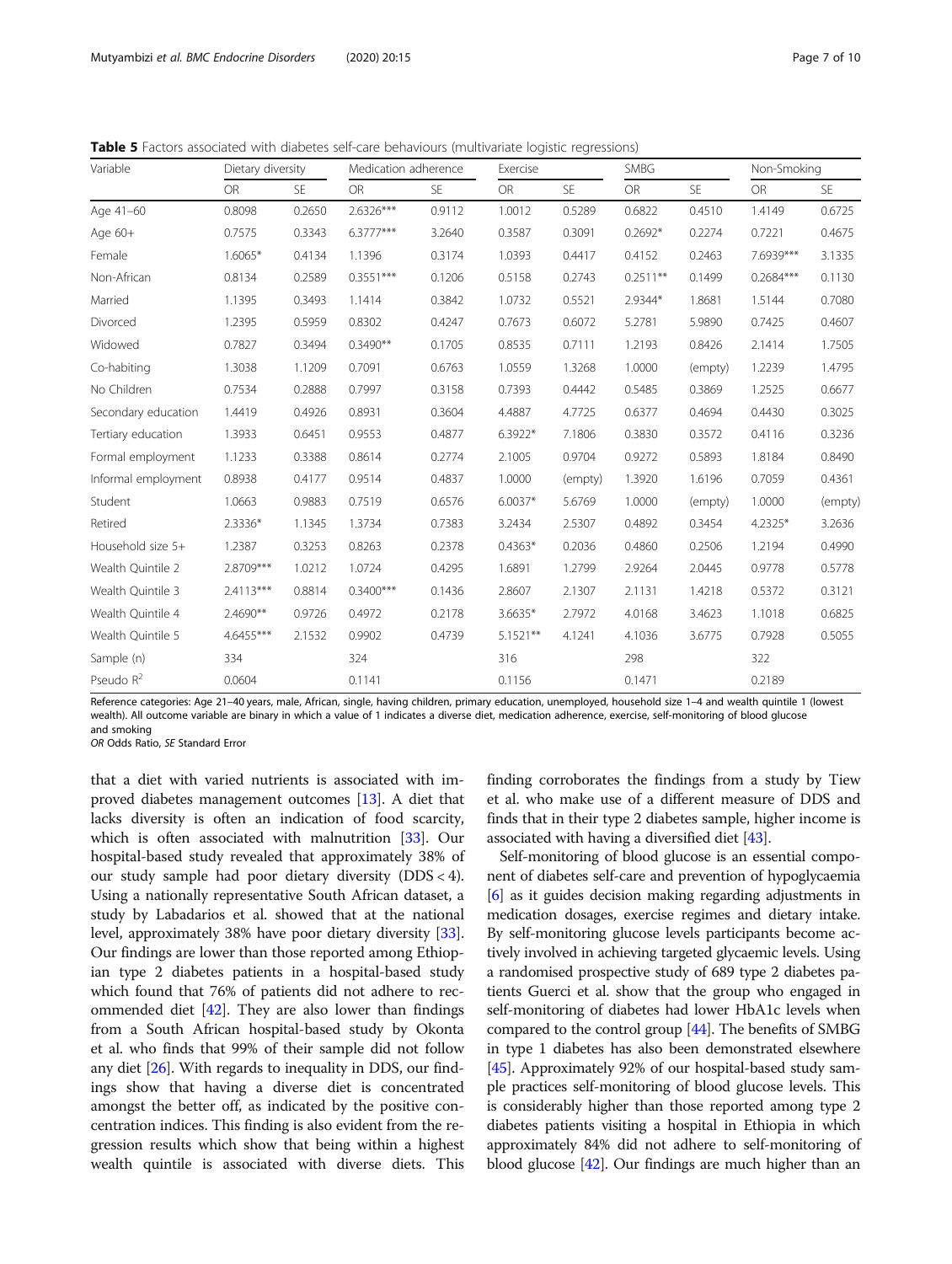Indian based study that cited unaffordability of glucometers as the reason for poor testing  $[46]$  $[46]$ , and also higher than findings from a sample of Chinese Americans in which 27% monitored their blood glucose daily [[47\]](#page-9-0). These two studies are however not hospital-based studies. The high levels recorded in our study are perhaps due to the fact that most patients reported having a machine to self-test blood glucose. Consistent with a study by Harris et al. on a United States population, we found no association between socio-economic status and self-monitoring of blood glucose amongst diabetics within a national health interview survey [[48\]](#page-9-0).

Non-adherence to diabetes medication is associated with uncontrolled diabetes and an accelerated development of diabetes complications such as retinopathy, nephropathy and neuropathy. Adherence to diabetic medication has been previously investigated [\[16,](#page-8-0) [39](#page-9-0), [49](#page-9-0), [50\]](#page-9-0). A systematic review by Krass et al. reported a wide range of diabetes medication adherence (between 38.5 and 93.1%) which mostly varied as a result of the method used to measure ad-herence [\[49\]](#page-9-0). Our study shows that 67% of our participants were adherent to diabetes medication. Although our study makes use of the Morisky instrument to measure adherence our finding is consistent with results from a type 2 diabetes hospital-based study in Limpopo, South Africa that used self-reported data recall of taking medication and found 70% of the participants adhered to treatment [\[27](#page-9-0)]. Our results showed that older age was associated with adherence to diabetic medication whilst being non-African compared to being African was associated with none adherence to diabetic medication.

Increased physical activity is associated with reduction in HbA1c levels [[51\]](#page-9-0). Our study finds that over 90% of our sample did not take part in physical activity of at least 2 h per week. This finding is higher than findings from a sample of Chinese Americans (who lived in Ohio and Chicago) in which 60% exercised less than 5 d per week [[47\]](#page-9-0). Our findings are however consistent with a Mamelodi hospital-based study in South Africa by Okonta et al. who found that 92% of the sample did not exercise regularly [\[26\]](#page-9-0). Our findings are also consistent with findings reported from a study on type 2 diabetic patients living in underserved communities in New York, which found that physical activity was the diabetes self-care behaviour with the lowest rates of adherence [[52\]](#page-9-0). Physical activity was more concentrated amongst those within the higher wealth quintiles. This finding is also supported by findings from the regression which also show that those within higher wealth quintiles were more likely to adhere to physical exercise. Consistent with a hospital-based study in Ghana [[17\]](#page-9-0), and a study on Chinese Americans with type 2 diabetes [[47\]](#page-9-0), we also find that higher education is associated with adherence to exercise.

Our findings show that approximately 15% of the study participants were smokers. This finding is consistent with findings from a study at Baragwanath Hospital, South Africa which found a self-reported smoking prevalence amongst diabetics of 16% [[53](#page-9-0)] and a study from India which found that approximately 14% of the sample reported smoking in the previous week [\[46\]](#page-9-0). Using CIs our study shows that those within lower socio-economic groups were more likely to adhere to non-smoking although we did not find this relation in the regression analysis. Consistent with findings from a study in India our study also finds that not smoking is associated with gender, with females more likely to not smoke when compared to males [\[46\]](#page-9-0).

Diabetes self-care practices also involve the avoidance of harmful alcohol consumption [\[1](#page-8-0), [54\]](#page-9-0). The IDF recommends a maximum intake of two standard drinks per day [[15](#page-8-0)]. Approximately 99% of the sample abstained from alcohol consumption. This finding is higher than that recorded by a study at public health care facilities in the North West Province, South Africa that found that 65% of diabetics abstained from alcohol consumption [[55](#page-9-0)]. It is possible that patients quit or reduce their alcohol consumption after having been diagnosed with diabetes.

Whilst diabetes self-care is mostly the patient's responsibility [[56\]](#page-9-0), it is well established that health care professionals play a role in supporting diabetes self-care by patients and ultimately improve clinical outcomes. The role of health care professionals in relation to diabetes self-care is gaining an increasing attention in the literature [[57](#page-9-0)]. To encourage adherence to self-care, there is a call for health care professional and patient interactions to be collaborative rather than directive [[58](#page-9-0)]. Such interactions encourage patient involvement, via the identification of problems in diabetes management [\[59](#page-9-0)]. The approach promotes shared decision making and allows for the building of a good relationship between the patient and health care professional [\[58\]](#page-9-0). In clinical practice, this will enable health care professionals and patients to make and agree on health care choices together.

### Limitations and implications for future research

Our study has some limitations. Diabetes foot care is an integral part of diabetes management. People living with diabetes are encouraged to examine their feet on a regular basis and examine the insides of their shoes before putting them on. Our study however did not collect data on patient foot examination. The hospital-based respondent selection may have missed the inclusion of those diabetics who are not seeking care. The degree of self-care among that group is not studied. The findings from this study may also be limited by the possibility of social desirability bias during the face-to-face interviews. Furthermore, the use of a cross sectional dataset limits any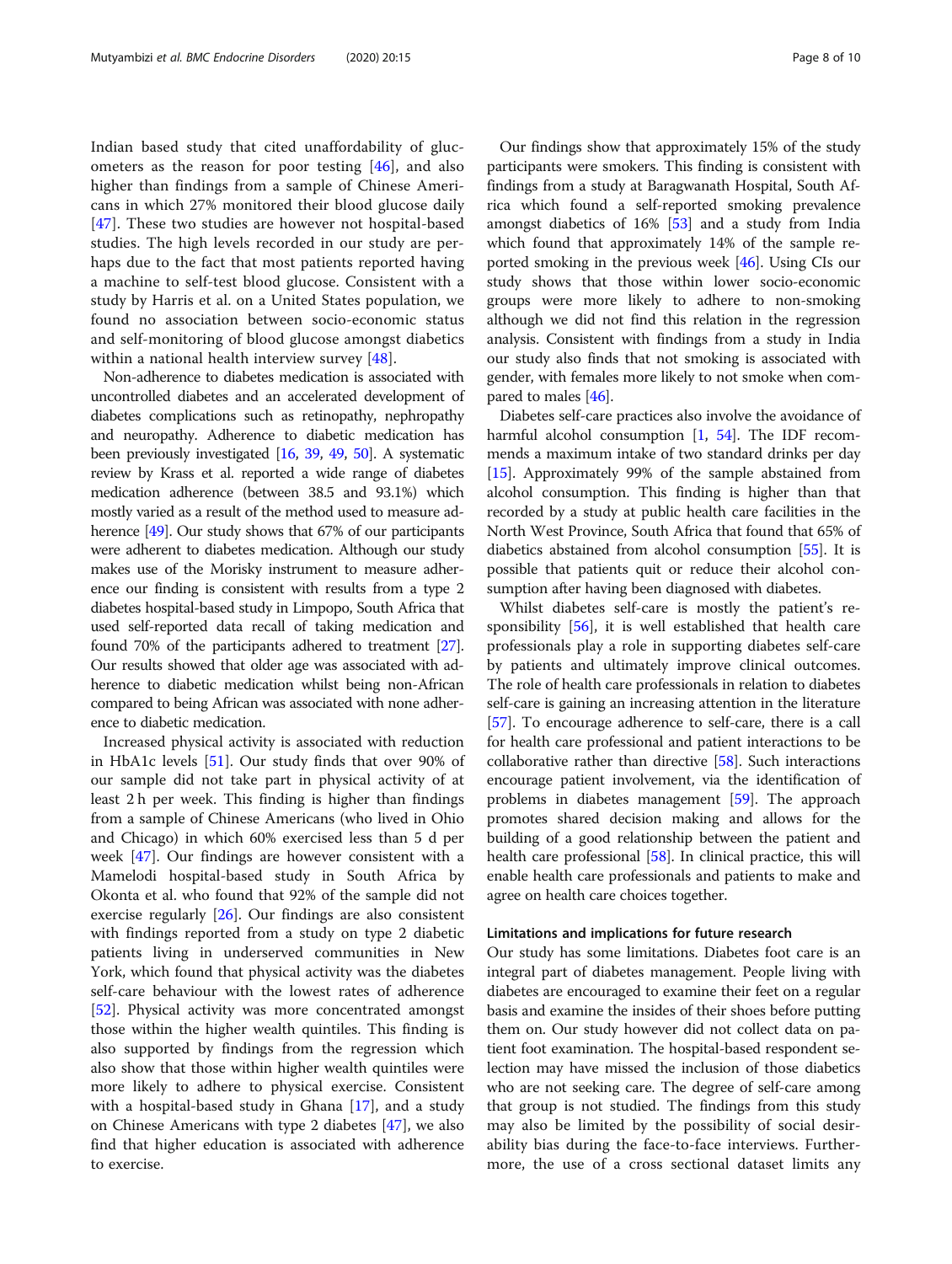<span id="page-8-0"></span>casual interpretations. The findings from our study are based on data collected from two hospitals in Gauteng and thus may not be applicable to the whole of South Africa. However, we believe that the study provides insights into the self-care behaviours of diabetics in patients visiting the two South African public hospitals. Future research should attempt to investigate diabetes self-care management practices of patients attending private health care facilities in South Africa, in particular qualitative studies that explore the factors influencing diabetes selfcare. Furthermore, future research should look into the role of family and friends in the adoption of healthy lifestyle and also focus on the barriers to the adoption of diabetes self-care practices.

# Conclusion

This study provided findings on the diabetes self- management practices of patients attending two tertiary hospitals in Gauteng, South Africa and their association with demographic variables. The study showed variation in adherence to diabetes self-care practices amongst the diabetes patients. Whilst high levels of adherence were reported in some self-care behaviours, our findings show that the extent to which patients adhere to the diabetes self-care behaviours of exercising, dietary diversity and medication are low and might have negative implications for diabetes health outcomes. The CIs showed that dietary diversity and exercise were associated with higher socio-economic status whilst non-smoking was associated with low socio-economic status. A study of this nature is important for health care professionals, in particular health care professionals dealing with economically disadvantaged patients. It is critical for strategies to be developed that help different-socio-economic groups to adopt healthier diabetes self-care practices. Future studies on this topic should also include individuals with diabetes who do not seek care to be able to draw generalized conclusions.

#### Abbreviations

ADA: American Diabetes Association; CI: Concentration Index; DDS: Dietary Diversity Score; HSRC: Human Sciences Research Council; IDF: International Diabetes Federation; SEMDSA: Society for Endocrinology, Metabolism and Diabetes of South Africa

#### Acknowledgements

Our gratitude goes to patients who participated in the study and those who funded the study.

#### Authors' contributions

CM: conception of research problem and design of data collection instruments, participation in data collection, study design, data analysis and manuscript drafting. MP: review of data collection instruments, study design and critical review of the manuscript, CH: review of data collection instruments, arranged for data collection, critical review of manuscript. WG: review of data collection instruments, study design and critical review of the manuscript. All authors provided approval for the version to be published.

#### Funding

Data collection was funded by the Human Sciences Research Council (HSRC). The HSRC research ethics committee is separate from the funding body thus the funding body did not have any role in the design of the study, data collection, analysis or interpretation. The contents of the publication are solely the responsibility of the authors.

### Availability of data and materials

The dataset used in this study is available upon request from the HSRC.

#### Ethics approval and consent to participate

Ethical approval for data collection was obtained from the Research Ethics Committee of the Human Sciences Research Council (HSRC) (ref: 14/23/11/ 16) and the University of Pretoria Research Ethics Committee (Protocol number 114/2017). Written informed consent was obtained from each participant.

#### Consent for publication

Not applicable.

#### Competing interests

The authors declare that they have no competing interests.

### Received: 26 March 2019 Accepted: 14 January 2020 Published online: 28 January 2020

#### References

- 1. World Health Organization. Global report on diabetes. Geneva: World Health Organization; 2016.
- 2. International Diabetes Federation. IDF diabetes atlas. 7th ed. Brussels: International Diabetes Federation; 2015.
- 3. Emerging Risk Factors Collaboration. Diabetes mellitus, fasting blood glucose concentration, and risk of vascular disease: a collaborative metaanalysis of 102 prospective studies. Lancet. 2010;375(9733):2215–22.
- 4. Emerging Risk Factors Collaboration. Diabetes mellitus, fasting glucose, and risk of cause-specific death. N Engl J Med. 2011;364(9):829–41.
- 5. International Diabetes Federation. IDF diabetes atlas. 9th ed. Brussels: International Diabetes Federation; 2019.
- 6. American Diabetes Association. Standards of medical care indiabetes–2017. Diabetes Care. 2017;40(Suppl. 1):1–142.
- 7. Govender RD, Gathiram P, Panajatovic M. Poor control and management of type 2 diabetes mellitus at an under-resourced south African hospital: is it a case of clinical inertia? S Afr Fam Pract. 2017;59(5):154–9.
- 8. Shilubane N. Factors contributing to poor glycaemic control in diabetic patients at Mopani District. Curationis. 2010;33(3):43–7.
- 9. Erasmus R, Blanco EB, Okesina A, Gqweta Z, Matsha T. Assessment of glycaemic control in stable type 2 black south African diabetics attending a peri-urban clinic. Postgrad Med J. 1999;75(888):603–6.
- 10. Nthangeni G, Steyn NP, Alberts M, Steyn K, Levitt NS, Laubscher R, et al. Dietary intake and barriers to dietary compliance in black type 2 diabetic patients attending primary health-care services. Public Health Nutr. 2002; 5(2):329–38.
- 11. Pinchevsky Y, Butkow N, Chirwa T, Raal F. Treatment gaps found in the Management of type 2 diabetes at a community health Centre in Johannesburg, South Africa. J Diabetes Res. 2017;2017:9536025.
- 12. Stokes A, Berry KM, Mchiza Z, Parker W-A, Labadarios D, Chola L, et al. Prevalence and unmet need for diabetes care across the care continuum in a national sample of South African adults: Evidence from the SANHANES-1, 2011–2012. PLoS One. 2017;12(10):e0184264.
- 13. SEMDSA Type 2 Diabetes Guidelines Expert Committee. SEMDSA 2017 guidelines for the management of type 2 diabetes mellitus. J Endocrinol Metab Diabetes S Afr. 2017;22(1 Suppl 1):S1–S196.
- 14. Amod A, Berg G. The 2012 SEMDSA guidelines for the management of type 2 diabetes. J Endocrinol Metab Diabetes S Afr. 2012;17(2):S4.
- 15. International Diabetes Federation. IDF diabetes atlas. 8th ed. Brussels: International Diabetes Federation; 2017.
- 16. Kassahun T, Gesesew H, Mwanri L, Eshetie T. Diabetes related knowledge, self-care behaviours and adherence to medications among diabetic patients in Southwest Ethiopia: a cross-sectional survey. BMC Endocr Disord. 2016; 16(1):28.